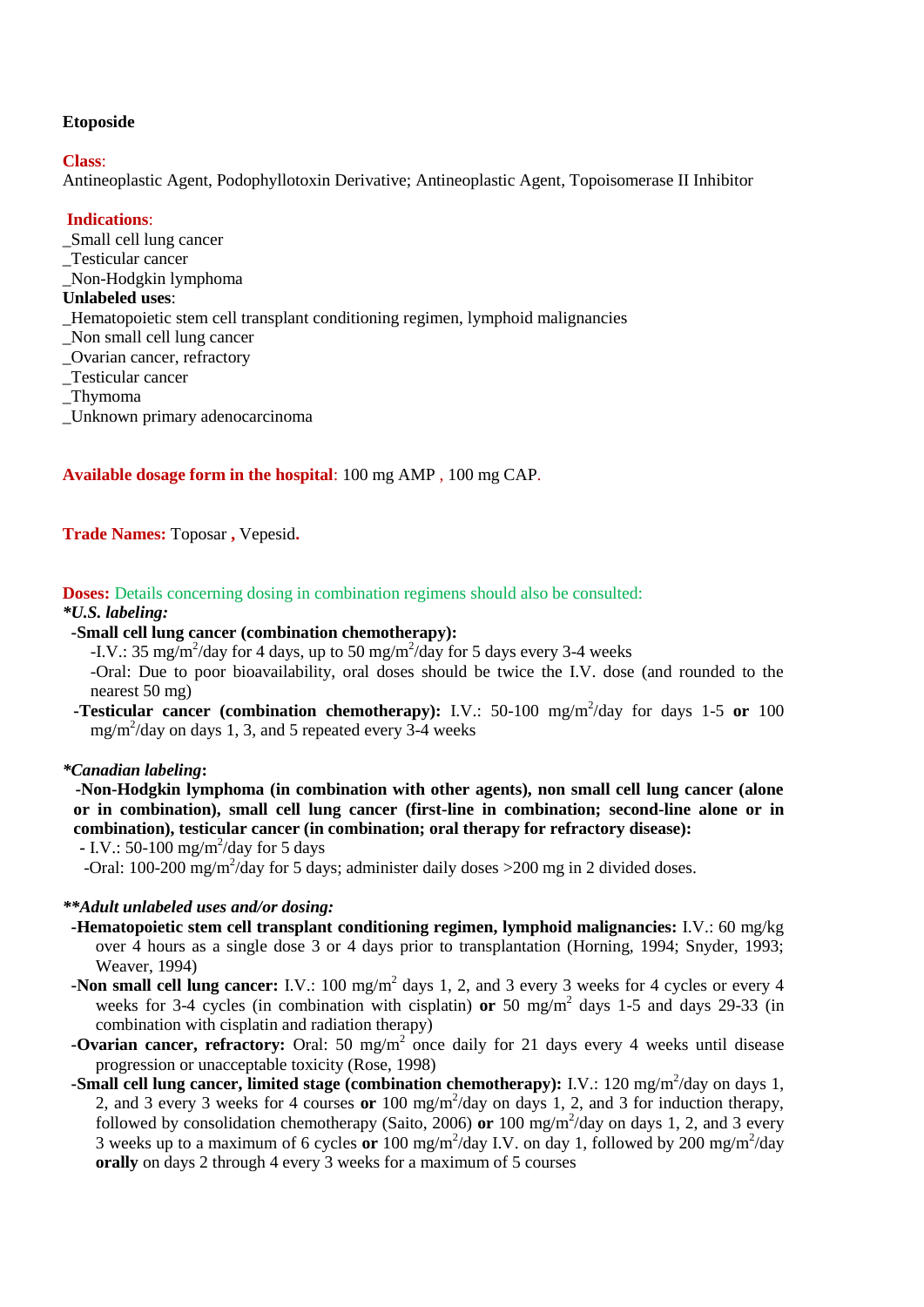**-Small cell lung cancer, extensive stage (combination chemotherapy):** 100 mg/m<sup>2</sup>/day I.V. on days 1, 2, and 3 every 3 weeks for 4 cycles (Lara, 2009) **or** 100 mg/m<sup>2</sup> /day I.V. on day 1, followed by 200 mg/m<sup>2</sup> /day **orally** on days 2 through 4 every 3 weeks for a maximum of 5 courses **or** I.V.: 80  $mg/m^2$ /day on days 1, 2, and 3 every 3 weeks up to 8 cycles

 **-Testicular cancer (combination chemotherapy):**

-Nonseminoma: I.V.: 100 mg/m<sup>2</sup>/day on days 1 through 5 every 21 days for 3-4 courses

- -Nonseminoma, metastatic (high-dose regimens): I.V.: 750 mg/m<sup>2</sup>/day administered 5, 4, and 3 days before peripheral blood stem cell infusion, repeat for a second cycle after recovery of granulocyte and platelet counts or 400 mg/m<sup>2</sup>/day (beginning on cycle 3) on days 1, 2, and 3, with peripheral blood stem cell support, administered at 14- to 21-day intervals for 3 cycles
- **-Thymoma, locally advanced or metastatic:** I.V.: 120 mg/m<sup>2</sup> days 1, 2, and 3 every 3 weeks (in combination with cisplatin) for up to 8 cycles
	- **-Unknown primary adenocarcinoma:** Oral: 50 mg once daily on days 1, 3, 5, 7, and 9 alternating with 100 mg once daily on days 2, 4, 6, 8, and 10 every 3 weeks (in combination with paclitaxel and

### **Geriatric**

Refer to adult dosing

# **Renal Impairment:**

Oral, I.V.:

U.S. labeling recommends the following adjustments:

- $Cl_{cr} > 50$  mL/minute: No adjustment required.
- $Cl_{cr}$  15-50 mL/minute: Administer 75% of dose
- $Cl_{cr}$  <15 mL minute: Data not available; consider further dose reductions

The following adjustments have been recommended:

\*\*Aronoff, 2007:

- Cl<sub>cr</sub> 10-50 mL/minute: Administer 75% of dose.
- $Cl_{cr}$  <10 mL minute: Administer 50% of dose.
- Hemodialysis: Administer 50% of dose; supplemental posthemodialysis dose is not necessary.
- Peritoneal dialysis: Administer 50% of dose; supplemental dose is not necessary.
- Continuous renal replacement therapy (CRRT): Administer 75% of dose.
- \*\*Janus, 2010: Hemodialysis: Reduce dose by 50%; not removed by hemodialysis

so may be administered before or after dialysis

- \*\*Kintzel, 1995:
	- $Cl_{cr}$  46-60 mL/minute: Administer 85% of dose
	- $Cl_{cr}$  31-45 mL/minute: Administer 80% of dose
	- $Cl_{cr} \leq 30 \text{ mL/minute}$ : Administer 75% of dose

# **Hepatic Impairment:**

*\*U.S. labeling:* No dosage adjustment provided in manufacturer's labeling. *\*Canadian labeling:*

- Mild-to-moderate impairment: No dosage adjustment provided in manufacturer's labeling.
- Severe impairment: Use is contraindicated.

The following adjustments have also been recommended:

 -Donelli, 1998: Liver dysfunction may reduce the metabolism and increase the toxicity of etoposide. Normal doses of I.V. etoposide should be given to patients with liver dysfunction (dose reductions may result in subtherapeutic concentrations); however, use caution with concomitant liver dysfunction (severe) and renal dysfunction as the decreased metabolic clearance cannot be compensated by increased renal clearance.

 -Floyd, 2006: Bilirubin 1.5-3 mg/dL or AST >3 times ULN: Administer 50% of dose -King, 2001; Koren, 1992: Bilirubin 1.5-3 mg/dL or AST >180 units/L: Administer 50% of dose